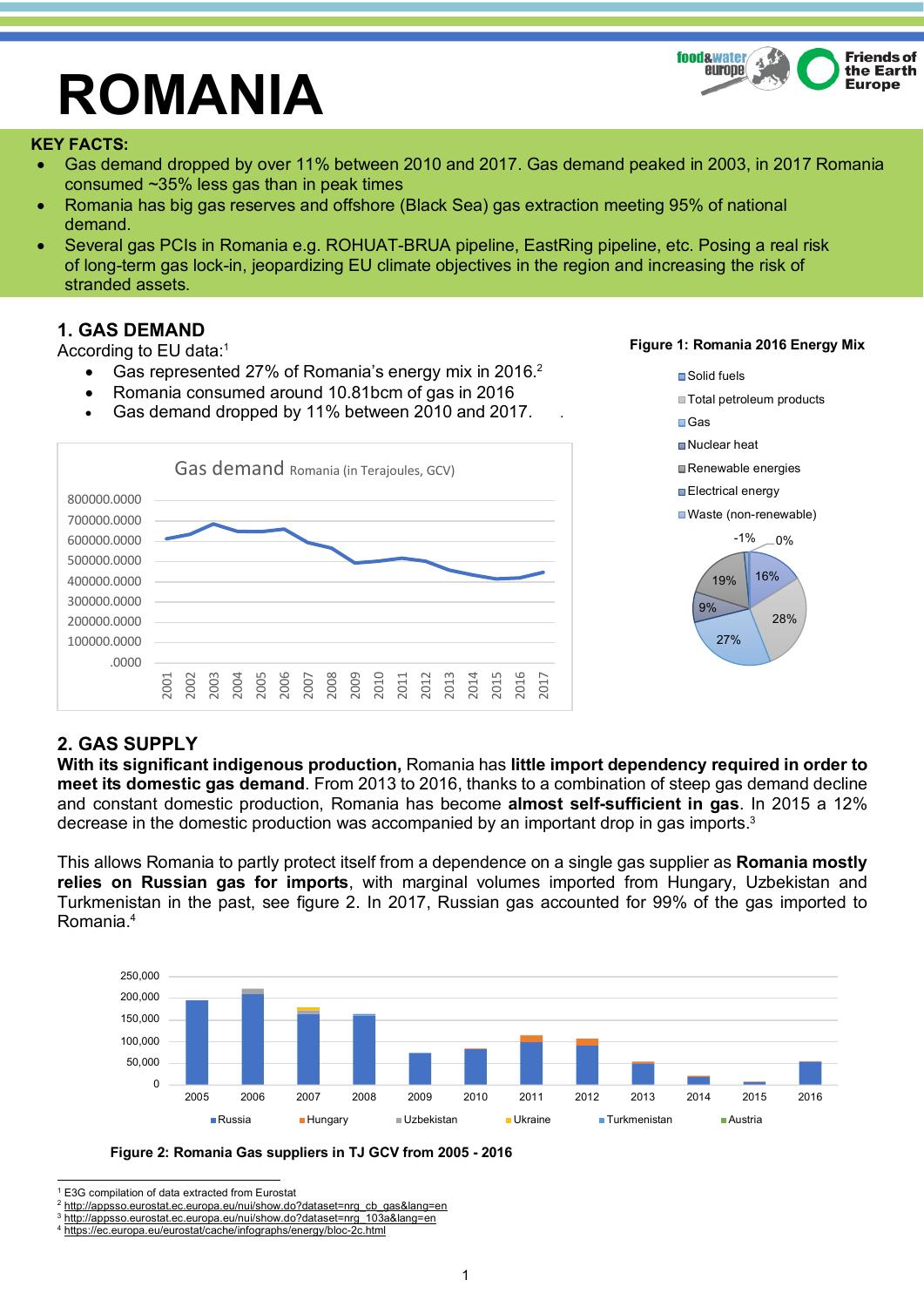

While the country was almost self-sufficient in 2015, it could become increasingly reliant on external suppliers due to indigenous production decline. While production has been relatively stable over the last decade, **current output makes up only for 1/4th of production in the 1980s**.

At the beginning of 2017 heavily taxed and declining domestic gas production combined with extremely cold weather led to higher import volumes from Russia<sup>5</sup> but they make up less than 15% of Romania's gas demand.<sup>6</sup>

This being said, despite a failure in finding economic shale gas reserves, <sup>7</sup> gas extraction increased again in 2017 and Romania could find new opportunities with

**recent offshore discoveries in the Black Sea**<sup>8</sup> led by fossil fuel companies ExxonMobil and OMV.

Romania is the most important producer in all of South Eastern Europe, and yet, Romania has not been sharing a lot of this production with its neighbors: This is why in 2017, the European Commission has opened a formal investigation to check whether Transgaz, Romania's gas transmission system operator, and promoter of this project, breached EU antitrust rules by hindering gas exports from Romania to other EU countries.<sup>9</sup> However, new energy regulations might also play a role in hampering gas extraction in the Black Sea.<sup>10</sup>

### **3. GAS INFRASTRUCTURE**

As a historic gas producer in the region, Romania has a well-developed gas transmission system with 13,112km of main transmission pipelines and connections for gas supply, of which 553km of pipelines are for the international transmission of gas.<sup>11</sup>

It has four **import interconnections with Ukraine** (capacity 35.6bcm/y) – used to supply gas to Romania, Bulgaria, Greece, Republic of Macedonia and Turkey – **and one with Hungary** (capacity of 1.8bcm/y, upgradable to 4.4bcm/y).12,13

In November 2016, the bidirectional Bulgaria-Romania gas interconnector pipeline (maximum



Fig. 3 - Map of the National Gas Transmission System

capacity of 1.5bcm/y)<sup>14</sup> was finished after long delays.<sup>15</sup> This project is however just one amongst several others in the region which could be partly built in Romania and which received a PCI status, with all the implications it could have in terms of new carbon lock-in, risk of stranded assets and failure to achieve EU climate objectives:

 <sup>5</sup> http://www.energyworldmag.com/12/01/2017/romania-gas-imports-increase-almost-500-in-the-first-eight-days-of-2017/

<sup>6</sup> https://www.ft.com/content/09a36204-c8bc-11e8-86e6-19f5b7134d1c

<sup>7</sup> http://www.reuters.com/article/2014/11/10/romania-shalegas-idUSL6N0SZ1A720141110

<sup>8</sup> http://www.offshoreenergytoday.com/lukoil-discovers-large-gas-field-offshore-romania/ & http://oilprice.com/Energy/Natural-Gas/Romania-Wants-New-Gas-Supplies-To-Break-Russian-Gas-Hold.html

<sup>9</sup> http://europa.eu/rapid/press-release\_IP-17-1501\_en.htm

<sup>10</sup> https://www.reuters.com/article/us-romania-energy-offshore-analysis/romanias-black-sea-gas-projects-hanging-by-a-thread-idUSKCN1RD2HS

<sup>11</sup> http://www.transgaz.ro/sites/default/files/uploads/users/admin/development\_plan\_for\_the\_national\_gas\_transmission\_system\_2014-2023.pdf

<sup>12</sup> http://new.transgaz.ro/sites/default/files/uploads/users/admin/comunicat\_15\_10\_2010\_1.pdf

<sup>13</sup> http://www.entsog.eu/maps/transmission-capacity-map/2016

<sup>14</sup> http://www.naturalgasworld.com/habau-to-build-a-missing-link-of-bulgaria-romania-interconnector-28996

<sup>15</sup> http://sofiaglobe.com/2016/11/11/bulgaria-romania-gas-interconnector-pipeline-finished/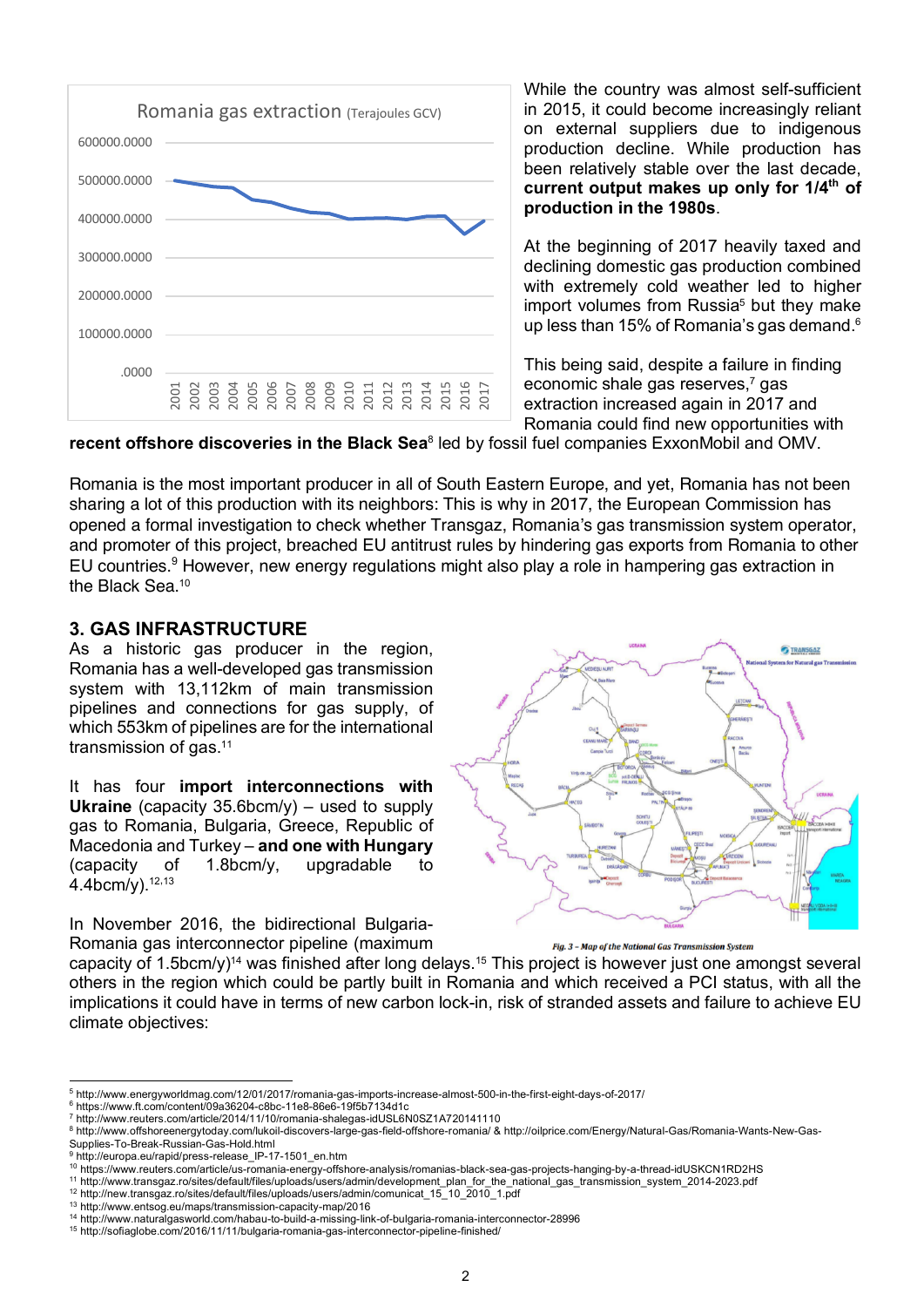#### **A new web of gas transmission pipelines connected to the SGC and Black Sea**

The arrival of new sources of gas in the region from the East side (via new discoveries in the Black Sea and via the Southern Gas Corridor) is attracting a lot of interest and many NSI East countries are therefore trying to find every possible way to benefit from these sources, involving a series of partly conflicting megaprojects:

- The **'RO-HU-AT/BRUA' bidirectional transmission corridor** is meant to enable an indicative capacity of 1.75bcm/y in the 1<sup>st</sup> phase<sup>16</sup> and 4.4bcm/y in the 2nd phase<sup>17</sup> at the Hungarian-Romanian interconnection point – see map 1. Over €183 million of EU tax payers' money are already planned to be invested for this project. Phase 2 of the project includes also a new 210km pipeline increasing capacity between Hungary and Romania to over 11bcm/y as well as a pipeline to take over gas from the Black Sea shore. While the project faces difficulties with finding bidders<sup>18</sup> and discussions about a rerouting after Hungary threatened to block the pipeline<sup>19</sup>, still, a third phase<sup>20</sup> in the planning and received PCI status<sup>21</sup>.
- The BRUA project overlaps with the cluster **Interconnection between Greece, Bulgaria, Romania and Hungary, and necessary reinforcements in Bulgaria**: the cluster would involve a new pipeline between Greece and Bulgaria (3 to 5bcm/y)<sup>22</sup>, the bidirectional Horia pipeline between Romania and Hungary (8bcm/y)<sup>23</sup> and interconnections between Bulgaria and Romania



- The cluster also contains the extension or creation of three gas storages:
	- o **The Depomures Underground Gas Storage (UGS)** that would upgrade the existing storage capacity from 300mcm to 400mcm during a first stage and to 600mcm in a second stage. The whole cost of this investment would be over €136million made by the state owned Romgaz<sup>24</sup>. Depomures was on the 3<sup>rd</sup> PCI list and applied for the 4<sup>th</sup> one.
	- o **The Samarsel storage facility**<sup>25</sup> upgrading project has been added to the latest PCI list and is in close proximity to the Depomures facility. It aims at expanding the already existing capacity of the storage from 0.9bcm/year to 1.5bcm/year and to connect it to the **"**Bulgaria-Romania-Hungary-Austria Corridor". The project was on the  $3<sup>rd</sup>$  and aims at getting on the 4<sup>th</sup> PCI list.

These projects would slightly increase the Romanian storage capacity by around 0.7bcm per year but at high cost. There is no need for such investment given the decreasing gas consumption in the country.

The project would mostly aim at connecting Central and South Eastern countries to the Southern Gas Corridor and to a not-yet-built **PCI LNG terminal in Greece**<sup>26</sup> through the **PCI Gas Interconnector Greece-Bulgaria (IGB Pipeline).**<sup>27</sup>

 <sup>16</sup> http://ec.europa.eu/energy/maps/pci\_fiches/pci\_6\_24\_1\_en\_2017.pdf

<sup>17</sup> http://ec.europa.eu/energy/maps/pci\_fiches/pci\_6\_24\_4\_en\_2017.pdf <sup>18</sup> https://www.romania-insider.com/transgaz-brua-project-abandon

<sup>19</sup> http://www.energynomics.ro/en/ec-and-transgaz-announce-that-brua-will-not-be-affected-by-hungarys-blockage/ and

https://www.icis.com/resources/news/2017/07/21/10126487/brua-gas-pipeline-at-risk-after-surprise-move-by-hungary/

<sup>&</sup>lt;sup>20</sup> http://ec.europa.eu/energy/maps/pci\_fiches/pci\_6\_24\_10\_en\_2017.pdf

<sup>21</sup> https://ec.europa.eu/inea/sites/inea/files/annex\_to\_pci\_list\_final\_2017\_en.pdf

<sup>&</sup>lt;sup>22</sup> http://ec.europa.eu/energy/maps/pci\_fiches/pci\_6\_8\_1\_en\_2017.pdf <sup>23</sup> http://www.romania-insider.com/romanias-transgaz-to-build-pipeline-hungary/

<sup>&</sup>lt;sup>24</sup> https://www.romania-insider.com/romgaz-gas-storage-facility/ and http://ec.europa.eu/energy/maps/pci\_fiches/pci\_6\_20\_4\_en\_2017.pdf

<sup>25</sup> http://ec.europa.eu/energy/maps/pci\_fiches/pci\_6\_20\_6\_en\_2017.pdf

<sup>26</sup> http://ec.europa.eu/energy/maps/pci\_fiches/pci\_6\_9\_1\_en\_2017.pdf

<sup>27</sup> https://ec.europa.eu/energy/sites/ener/files/technical\_docu.pdf & http://ec.europa.eu/energy/maps/pci\_fiches/pci\_6\_8\_1\_en\_2017.pdf & http://www.icgb.eu/home/